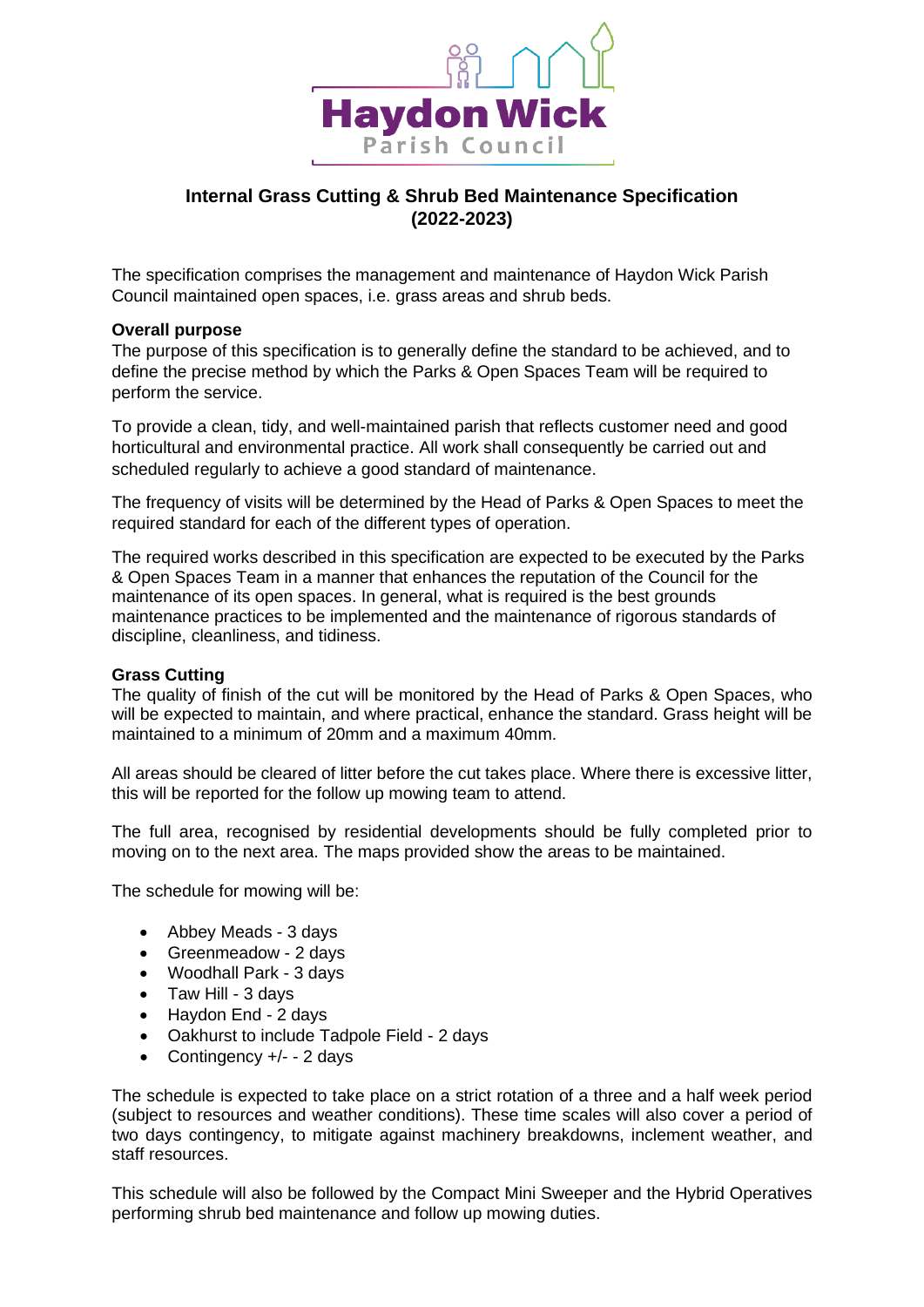# **Spring / Summer maintenance and shrub beds**

The Council has appointed a team of two Hybrid Operatives to undertake shrub maintenance and low-level tree works on a full time basis, also to supply the follow up mowing operations to the grass team. Spare machinery should also be available in case of breakdowns where repairs cannot be carried out with 24 hours of the problem being reported.

The first cut is expected to take place as soon as possible in April to ensure that the hedge and shrub bed cutting schedule is off to a good start.

Hedges will be cut back where required for health and safety reasons. Hedges will have full maintenance applied during the winter hedge cutting season.

Hedges will receive a health and safety light cut, following strict assessment of the possibility of birds and young animals nesting. Hedges will be cut annually by an external contractor.

## **Shrub Maintenance**

The following specification is intended to provide strong healthy and stable shrubs, cleanly cut and of an approved shape and size. All arisings that cannot be mulched on site shall be disposed of at the tip or recycling facility.

- The team shall cut all shrubs to encourage a stable shrub bed. The width at the top of the shrub bed shall be slightly less than at the base.
- The team shall make all cuts cleanly and remove any ragged edges.
- The team shall cut back the current growth to the point of the previous cut, and the shrubs shall be cut back to the same height, width, and general shape as that which existed at the completion of the last cut but shall not exceed the height specified unless instructed by the POST Manager.
- Overall reduction of the shrubs in width from a point of the previous cut to an extent of 300mm reduction either side on roadside and path side shrubs will take place in the full maintenance applied during the winter hedge cutting season.
- All shrubs shall be cut both sides and top except shrubs that abut private land which shall be cut on one side and top.
- The team shall remove all suckers, self-set trees and brambles which are not part of the shrub bed, to ground level, where access is possible with handheld tools.
- The team shall leave grass borders adjacent to shrub beds neat and tidy at the time of the finished shrub cutting.
- The team will ensure sight lines remain unobstructed including encroachment onto pathways.
- The team shall collect litter from the shrub bed prior to cutting, ensuring that glass and cans are not mixed with any green waste / biodegradable waste generated.
- The team will cut back and trim around street furniture, streetlights, etc for ease of any future maintenance.
- The team will be expected to work on epicormic growth, low level tree maintenance, opening footpaths from overgrown vegetation and risk assessing any hedge cutting deemed urgent in line with the regulations.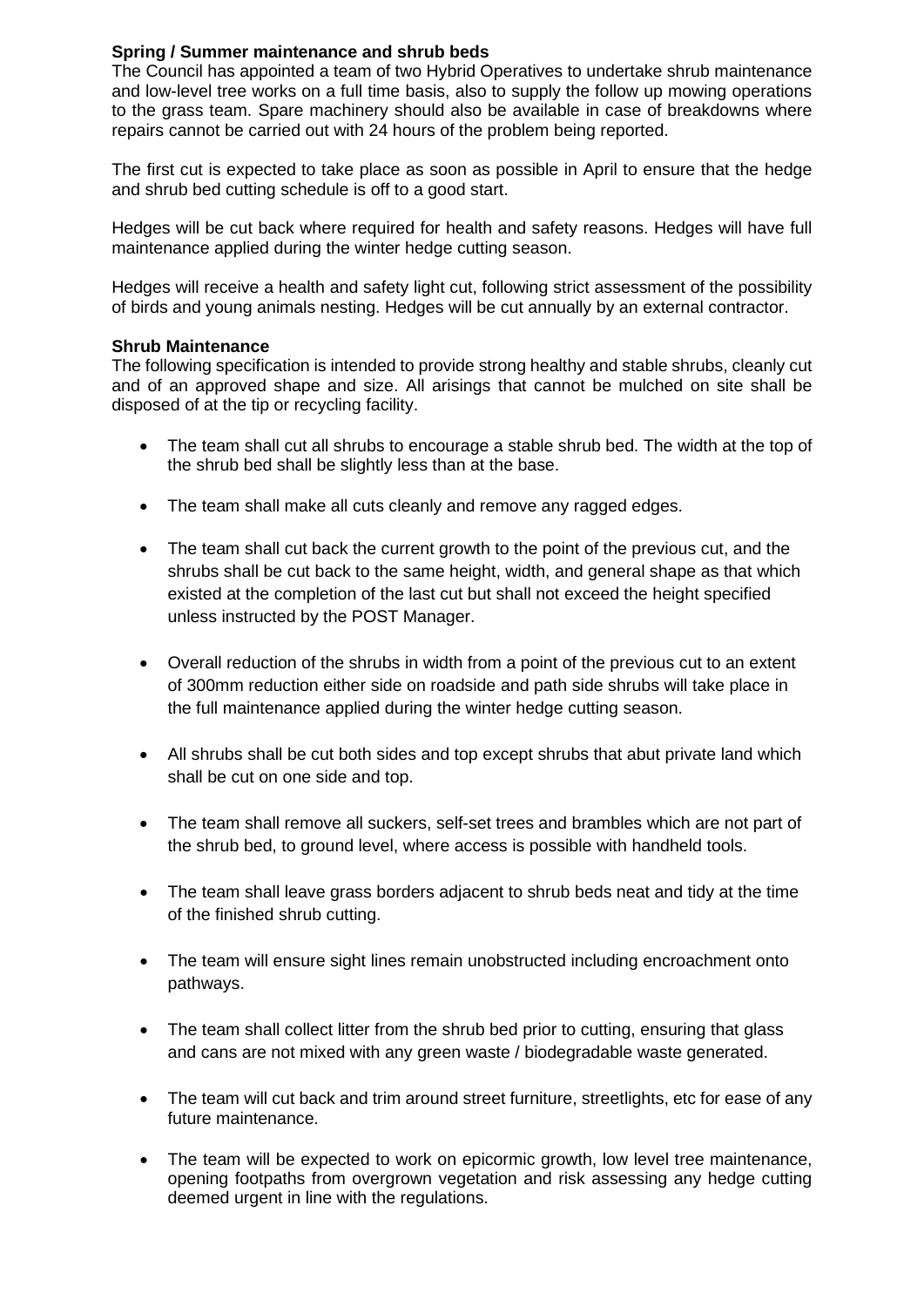# **Follow up Mowing**

The team of two Hybrid Operatives will carry out follow up mowing duties.

- The team will strim or mow garden fence lines, areas around all street furniture, this will include grit bins, road signs, road name plates, trees, shrub beds and any other grass areas that are inaccessible to the grass team operations.
- The team with the aid of the compact mini sweeper will sweep or blow off any grass arisings that get deposited on any hard surfaced pedestrian walkway.
- The team if the occasion dictates will remove any grass arisings that may be deposited on the public highway.
- All follow up mowing will be completed in the area and on the day that the grass team have carried out mowing.
- Any follow up mowing not completed on the day of mowing operations in a specified area will be completed as a matter of priority on the next working day.

#### **Winter Works**

The winter work schedule is identified throughout the year by the Head of Parks & Open Spaces which will form an operations list. The winter work schedule will be carried out between end of October – end of March by all divisions of the Parks & Open Spaces Team.

Standard winter work schedule items include:

- Cut back and trim around street furniture, streetlights, etc for ease of any future maintenance.
- Work on epicormic growth, low level tree maintenance, opening footpaths from overgrown vegetation and risk assessing any hedge cutting deemed urgent in line with the regulations.
- Sweeping adjoining footpaths and checking areas are looking well maintained, removing all weed growth around the hedges, trim and tidy edging to both hard surfaces and planted.
- Low level tree works (up to the height of 12ft from the ground level) will be conducted throughout the winter months.
- Weed spraying and moss clearance (follow up from Spring schedule).

## **Operational Guidelines**

The following requirements to be complied with:

- a) Avoid sharp turns and scuffing with vehicles on grass areas
- b) Sites to be kept tidy cuttings/debris to be removed from adjacent areas (paths, etc.)
- c) Areas to be inspected prior to cutting ensure no wild animals or bids (nests) are present and to remove rubbish, litter, stones etc.
- d) All operatives to wear relevant Person Protective Clothing to ensure a reduction any potential injuries

**Note:** If inclement weather or site conditions prevent cutting the Parks & Open Spaces Team must regain any programmed frequency of works as soon as practicable.